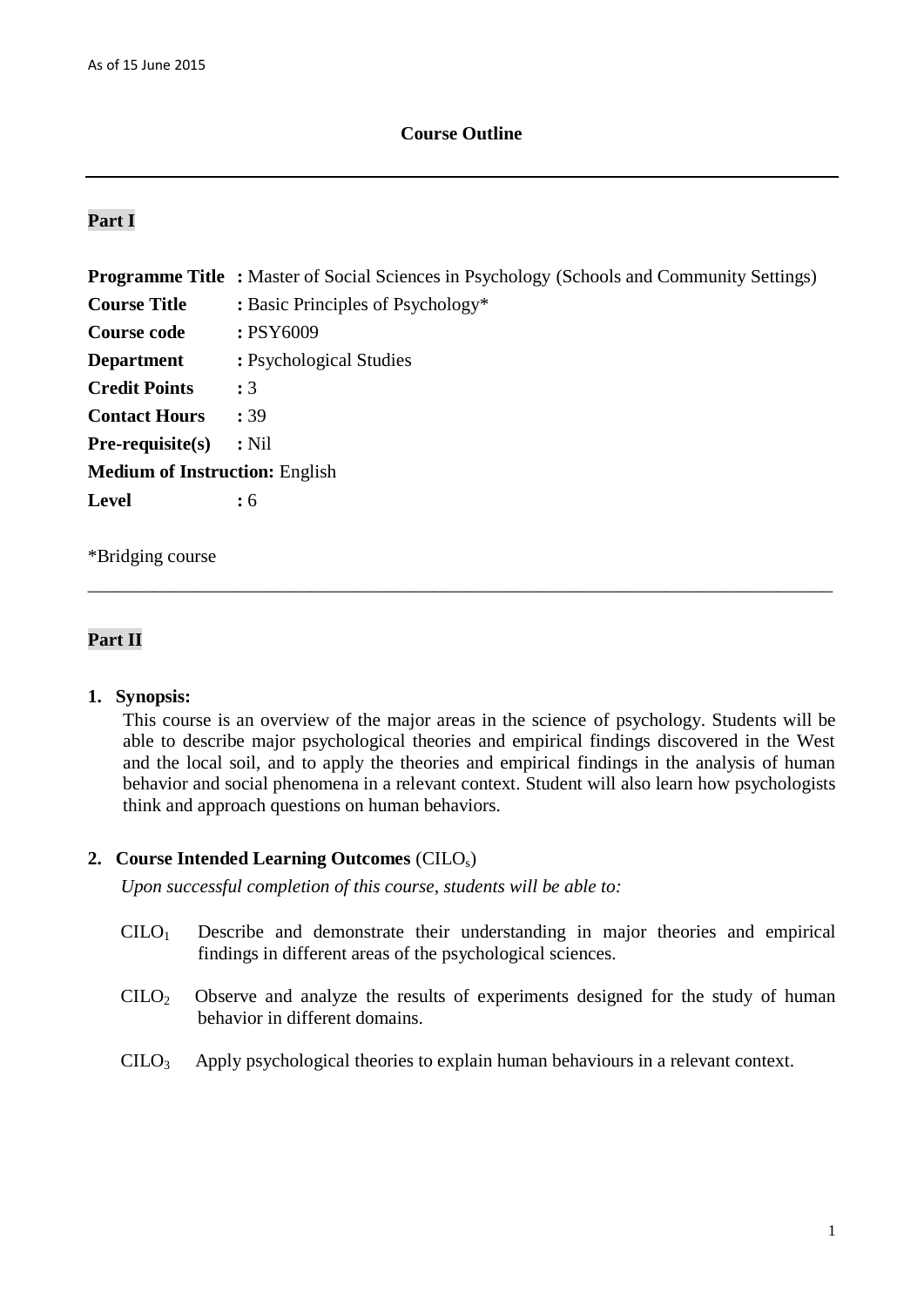# **3. Content, CILOs and Teaching & Learning Activities**

| <b>Course Content</b>                                        | <b>CILOs</b> | <b>Suggested</b><br>Teaching &<br><b>Learning Activities</b> |
|--------------------------------------------------------------|--------------|--------------------------------------------------------------|
| What is psychology?                                          | 1, 2         | Lecture, case study,                                         |
| (history, related disciplines and professions)               |              | online discussion                                            |
| <b>Research Methods</b>                                      |              | forum                                                        |
| (correlational and experimental research, research ethics)   |              |                                                              |
| The biological basis of human behavior and emotion           | $1 - 3$      | Lecture, video,                                              |
| (nervous system, brain structures and functions, brain       |              | online discussion                                            |
| imaging, hemispheric specialization)                         |              | forum                                                        |
| Learning                                                     | $1 - 3$      | Lecture, video,                                              |
| (classical conditioning, operant conditioning, observational |              | online discussion                                            |
| learning)                                                    |              | forum                                                        |
| Memory                                                       | $1 - 3$      | Lecture, video,                                              |
| (information processing model, short-term and long-term      |              | online discussion                                            |
| memory, forgetting)                                          |              | forum                                                        |
| Consciousness and cognition                                  | $1 - 3$      | Lecture, video,                                              |
| (brain waves, sleep and waking cycle, sleep deprivation,     |              | online discussion                                            |
| dreams; mental imagery, problem solving and decision         |              | forum                                                        |
| making, creativity, language)                                |              |                                                              |
| Human Development                                            | $1 - 3$      | Lecture, video,                                              |
| (Piaget's cognitive development, Erikson's psychosocial      |              | online discussion                                            |
| development, theories of physical and psychological aging)   |              | forum                                                        |
| <b>Motivation and Emotion</b>                                | $1 - 3$      | Lecture, video,                                              |
| (theories of motivation, e.g., drive theories and incentive  |              | online discussion                                            |
| theories; theories of emotion, e.g., James-Lange theory,     |              | forum                                                        |
| Cannon-Bard theory and Schacter's two factor theory)         |              |                                                              |
| Social psychology                                            | $1 - 3$      | Lecture, video,                                              |
| (conformity, obedience, bystander effect, social loafing,    |              | online discussion                                            |
| group polarization, attitude change, person perception,      |              | forum                                                        |
| attribution)                                                 |              |                                                              |
| Personality and Intelligence                                 | $1 - 3$      | Lecture, video,                                              |
| (personality theories, including trait, psychodynamic,       |              | online discussion                                            |
| behavioral and humanistic theories, personality inventories  |              | forum                                                        |
| and projective tests, theories of intelligence, intelligence |              |                                                              |
| testing, test standardization and norms, reliability and     |              |                                                              |
| validity)                                                    |              |                                                              |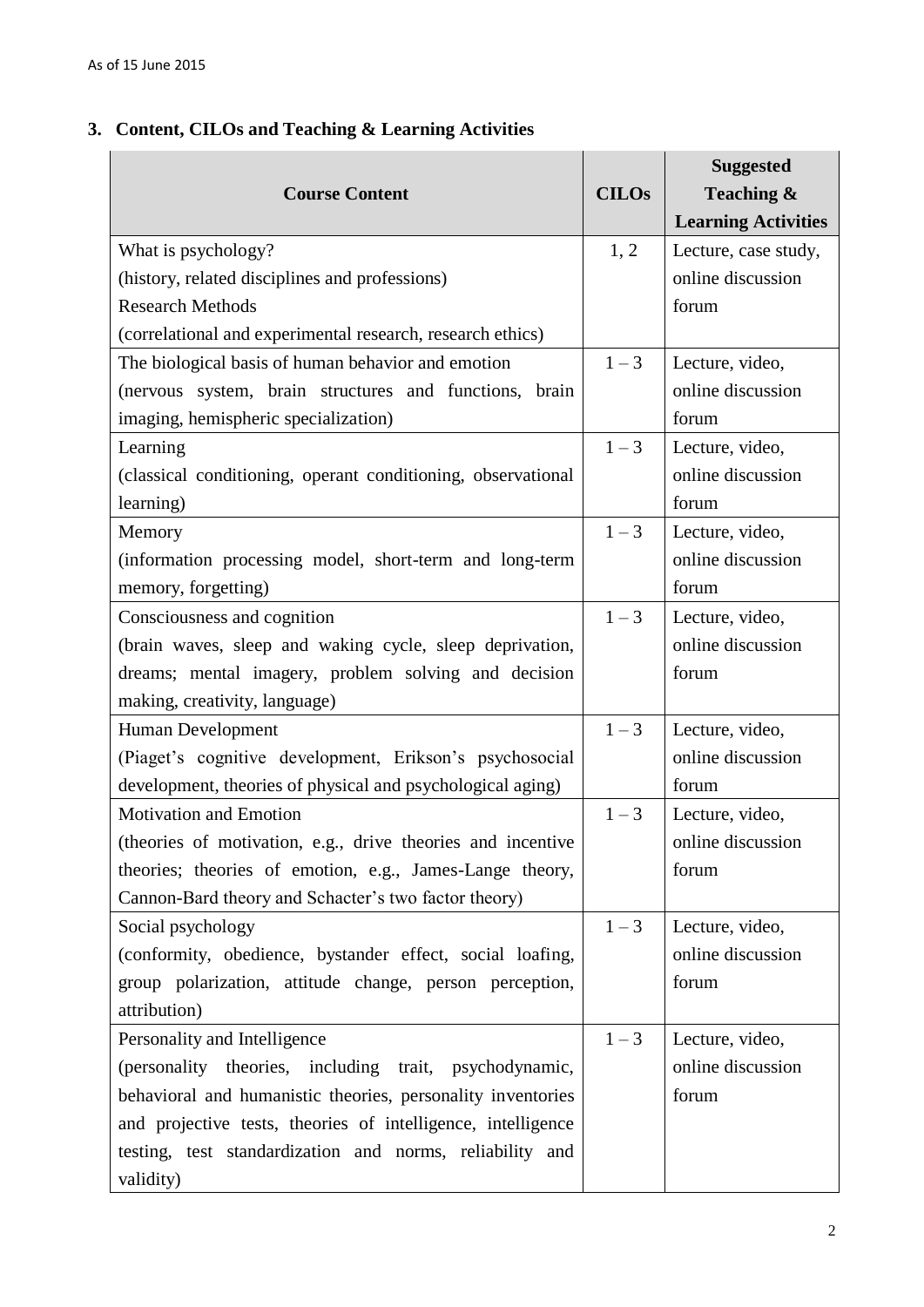| <b>Psychological Disorder</b> |                            |  |  | $1-3$ Lecture, video, case |               |
|-------------------------------|----------------------------|--|--|----------------------------|---------------|
| (anxiety)                     | disorders, mood disorders, |  |  | schizophrenia,             | study, online |
| personality disorders)        |                            |  |  | discussion forum           |               |

## **4. Assessment**

| <b>Assessment Task</b>                | Weighting $(\% )$ | <b>CILO</b>                |
|---------------------------------------|-------------------|----------------------------|
| a. Participation in online discussion | 20%               | C <sub>L<sub>3</sub></sub> |
| b. One short assignment               | 20%               | $C1-3$                     |
| c. One face-to-face quiz              | 60%               | $C1-3$                     |

## Online discussion forum (20%)

Students are expected to participate in all online discussion forums over the entire term. Specific exercises are designed for each session. These activities and exercises are meant to be a fun and interesting way to increase students' comprehension of course materials and to help students applying learning theories/principles to understand everyday life.

Students need to respond to the different discussion questions/exercises for each topic and students are expected to spend 30-45 minutes on the discussion forum for each topic (on top of the time to spend on reviewing videos and lecture notes). A new topic will be released on Moodle approximately every other day (2 July, 6 July, 8 July, 10 July, 13 July, 15 July, 17 July, 20 July, 22 July and 24 July 2015) and students are expected to respond within a week. Students will be graded on the quantity and quality of answers they give. All discussion materials will be posted on Moodle.

#### Short assignment (20%)

**One** short assignment is designated to assess student competence in understanding and/or applying theories/principles to analyze hypothetical and/or real life examples.

**Deadline of the short assignment is 17 July 2015 (Friday) at 5pm**. Please upload your assignment on Moodle before the deadline. Assignment questions will be uploaded to Moodle soon.

#### Quiz  $(60\%)$

**One face-to-face** quiz which consists of multiple choice questions, are set to assess students' abilities in mastering, applying and synthesizing the theories and concepts explained in this course.

# **Final quiz is scheduled on 1 August 2015 (Saturday) from 2pm to 5pm in B2-LP-21 Taipo Campus**

# **5. Required Text(s)**

Ciccarelli, S. K., & White, J. N. (2015). *Psychology, Global Edition* (4<sup>th</sup> ed.). England: Pearson Education Limited.

# **6. Recommended Readings**

Feldman, R. S. (2009). *Understanding Psychology* (9<sup>th</sup> ed.). New York: McGraw-Hill.